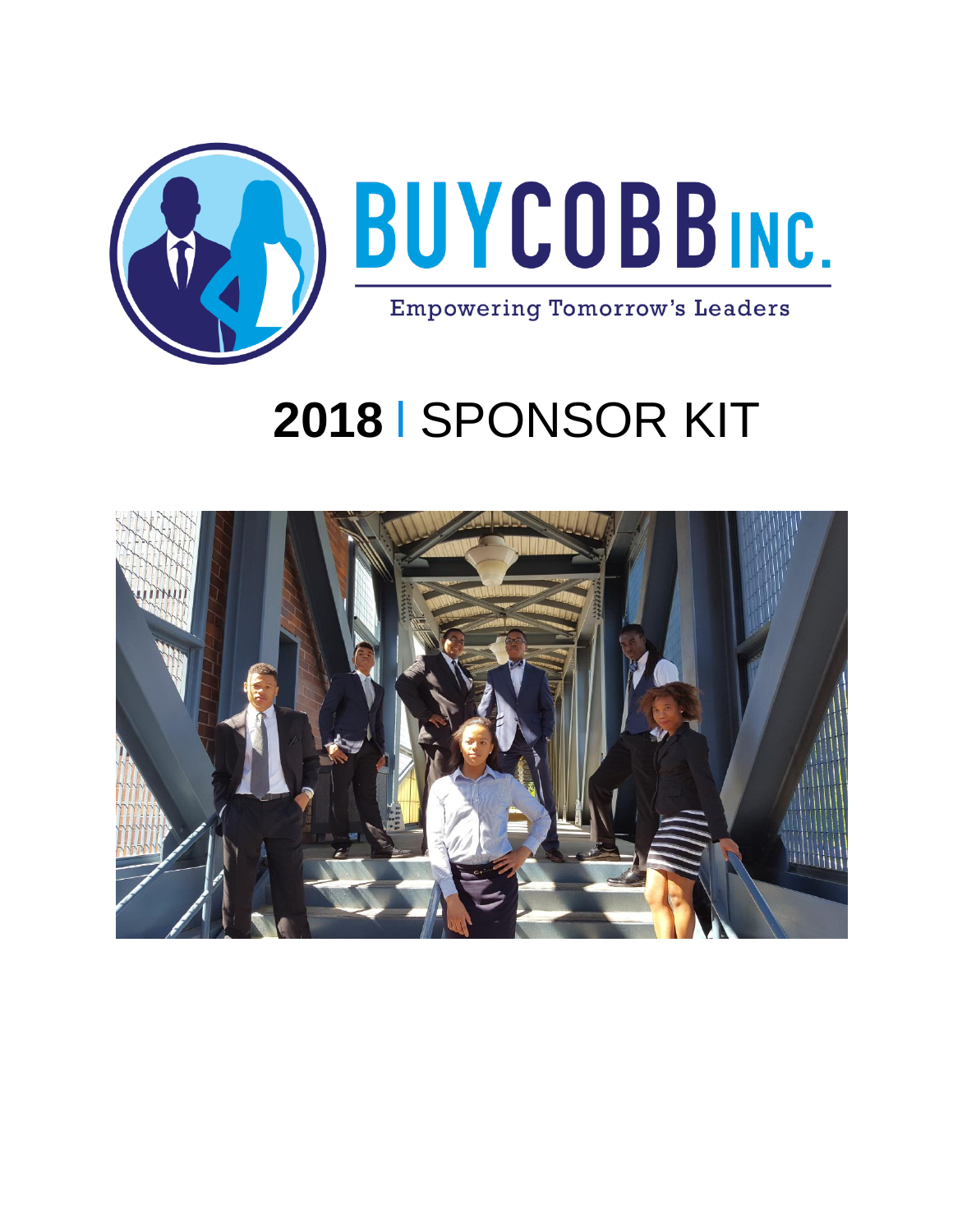# **About Us**



BUY-Cobb, Inc., a 501(c)(3) non-profit organization, solicits the support of our community to help offset the costs associated with our youth programs. Established in 1991, BUY-Cobb, Inc. facilitates mentorship, scholarship, and leadership in the youth of Cobb County and the surrounding Atlanta metropolitan area. Our volunteers are comprised of individuals in the areas of education, business, military science, law, medicine, and many others. We

exist to create opportunities in the lives of young people by expanding their minds, empowering them to act, and helping them to realize and confirm that they can choose their own story. BUY-Cobb, Inc. has promoted higher education through awarding students in our Leadership program with over \$380,000 in college scholarships. BUY-Cobb, Inc. students have been accepted into and graduated from universities throughout the country including Yale University, The Georgia Institute of Technology, Kennesaw State University, The University of Georgia, The U.S. Air Force Academy, Syracuse University, Hampton University, Washington University, Boston University, Tuskegee University, Spelman College, and many others. Below are BUY-Cobb, lnc.'s signature activities available at no cost to the students:

- **BUY-Cobb Leadership Academy-** Monthly Saturday morning workshops that aim to prepare our students for current and future success in many areas including critical thinking, financial literacy, civic engagement, and public speaking.
- **BUY-Cobb Mentoring-** mentoring sessions at Lindley Middle School and South Cobb High School.
- **The Life Empowered Project (LEP)-** A partnership with the Marietta Sixth Grade Academy, the Henry Arthur Callis Education Foundation, and Kennesaw State University to provide a three-year program that cultivates the entrepreneurial mindset within middle school students.
- **Career Fair**
- **Community Outreach**
- **College Tours**
- **Student Recognition/Awards Breakfast-** Our annual showcase of the public speaking, creativity, and civic engagement of our students.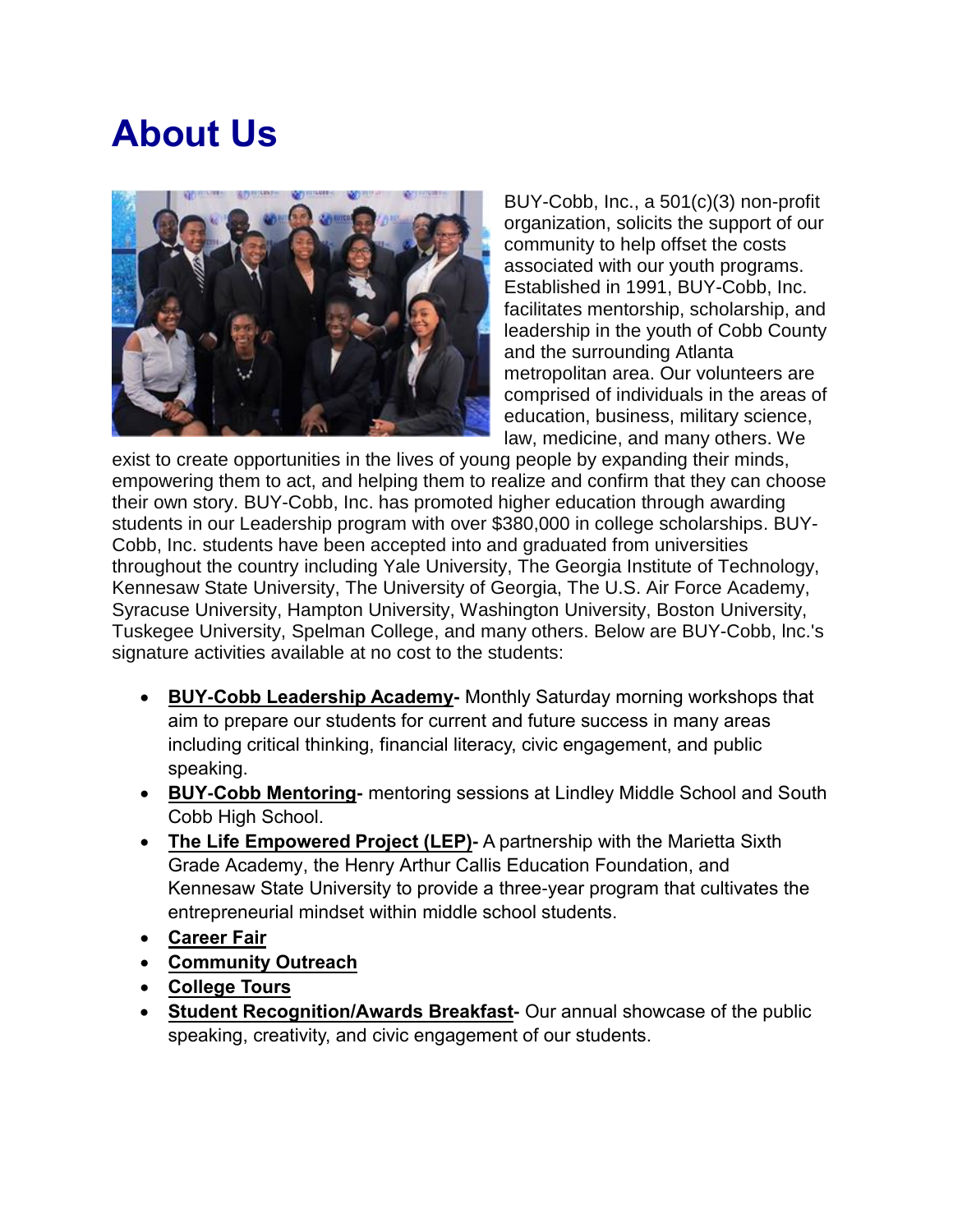

## **Sponsorship: What are the benefits?**

- **Who you can help** We serve over 200 middle and high school students each month in our Leadership Academy and Mentoring programs. Many students are in our program(s) from their  $6<sup>th</sup>$  grade year in middle school all the way through their 12<sup>th</sup> grade year in high school.
- **How you can help** We provide scholarships to each of our High School seniors that meets the minimum academic requirements for a college-bound student. We purchase literature and programing materials that will help the students to expand their thinking. Each month the students have the opportunity to experience enrichment in a different area such as Public Speaking, Etiquette, Entrepreneurship, Health, Financial Literacy, etc. We also provide breakfast to our students each month at the Leadership Academy. We organize college trips for our high school students and provide other opportunities for exposure such as our Career Fair when over 50 professionals come and speak to the students about how to enter and succeed in different Career fields. Financial sponsorships are needed to cover the costs of these opportunities.

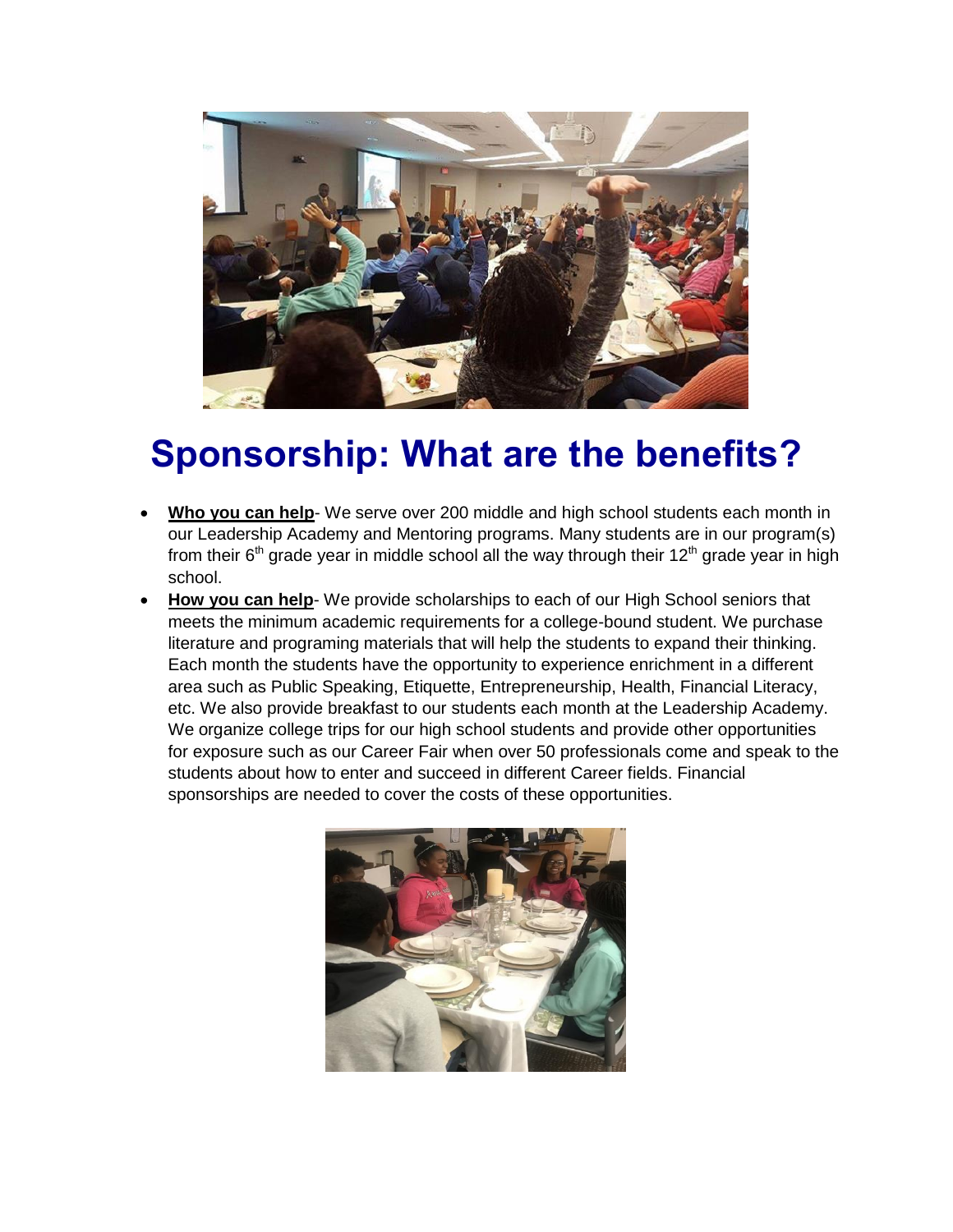### **Become a Sponsor**

**The sponsorship levels below will afford you the opportunity to positively impact the future of metropolitan Atlanta area students as well as market your organization/business:**

#### **Platinum Sponsor - \$10,000**

- Name/Logo in all advertisements, brochures, and media releases
- Name/Logo and link on the BUY-Cobb, Inc. website (12 months)
- Corporate banner displayed at all events
- 1-page color advertisement in the program of our signature event, the annual Student Recognition Breakfast
- FREE VIP tickets to all events including the Student Recognition Breakfast
- Recognition and branding at sponsored events
- Special recognition for scholarship contribution at our signature event, the annual Student Recognition Breakfast

#### **Gold Sponsor- \$5,000**

- Name/Logo in all advertisements, brochures, and media releases
- Name/Logo and link on BUY-Cobb website (12 months)
- Corporate banner displayed at all events
- 1/<sub>2</sub> page color advertisement in the program of our signature event, the annual Student Recognition Breakfast
- FREE VIP tickets to all events including the Student Recognition Breakfast
- 1/<sub>2</sub> page color advertisement in the program of our signature event, the annual Student Recognition Breakfast
- Recognition and branding at sponsored events

#### **\*All contributions are tax deductible**

#### **Silver Sponsor- \$2,500**

- Name/Logo in all event brochures
- Name/Logo and link on the BUY-Cobb, Inc. website (12 months)
- $\frac{1}{4}$  page color advertisement in the program of our signature event, the annual Student Recognition Breakfast
- FREE VIP tickets to select events including the Student Recognition Breakfast

#### **Bronze Sponsor- \$1,000**

- Name/Logo and link on the BUY-Cobb, Inc. website (12 months)
- Business card-sized advertisement in the program of our signature event, the annual Student Recognition Breakfast
- FREE VIP tickets to select events including the Student Recognition Breakfast

#### **Friendship Sponsor- \$500**

- Name/Logo listed on the BUY-Cobb, Inc. website (12 months)
- Name listed in the program of our signature event, the annual Student Recognition Breakfast
- FREE VIP tickets to select events including the Student Recognition Breakfast

**\*\*Annual Student Recognition breakfast will take place at the Cobb Galleria in April 2019**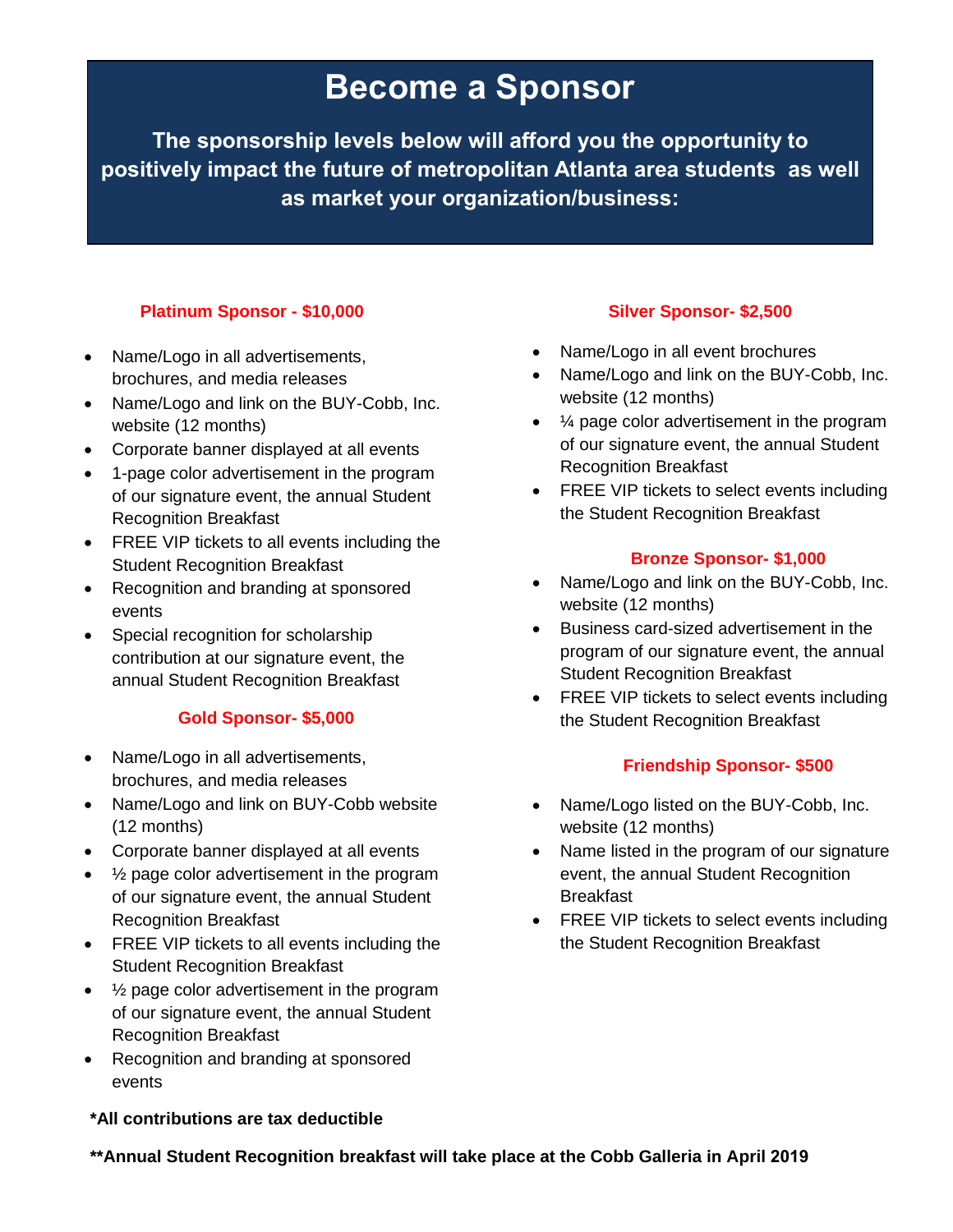### **Sponsorship Information**

(Complete and Return)

| Sign me up!                                                                                                                                                                                               |
|-----------------------------------------------------------------------------------------------------------------------------------------------------------------------------------------------------------|
| I would like to become a sponsor for BUY-Cobb, Inc. at the specified level:                                                                                                                               |
| Platinum level- \$10,000<br>____Gold level- \$5,000<br>Silver level- \$2,500<br>Bronze level- \$1,000<br>____Friendship level- \$500<br>In-kind gift/donation (amt. _____)                                |
| Optional- I would like for ____% of my donation to be allocated to:                                                                                                                                       |
| Monthly Leadership Academy (Instruction in public speaking, health,<br>finance, etiquette, study skills, etc.)<br><b>College Scholarships</b><br><b>Field trips/College tours</b><br>SAT/ACT prep classes |
| Checks should be made payable to:<br>BUY-Cobb, Inc.<br>P.O. Box 3485<br>Marietta, GA 30061                                                                                                                |
| Email your logo to: buycobb.incorporated@gmail.com<br>*All contributions are tax deductible                                                                                                               |